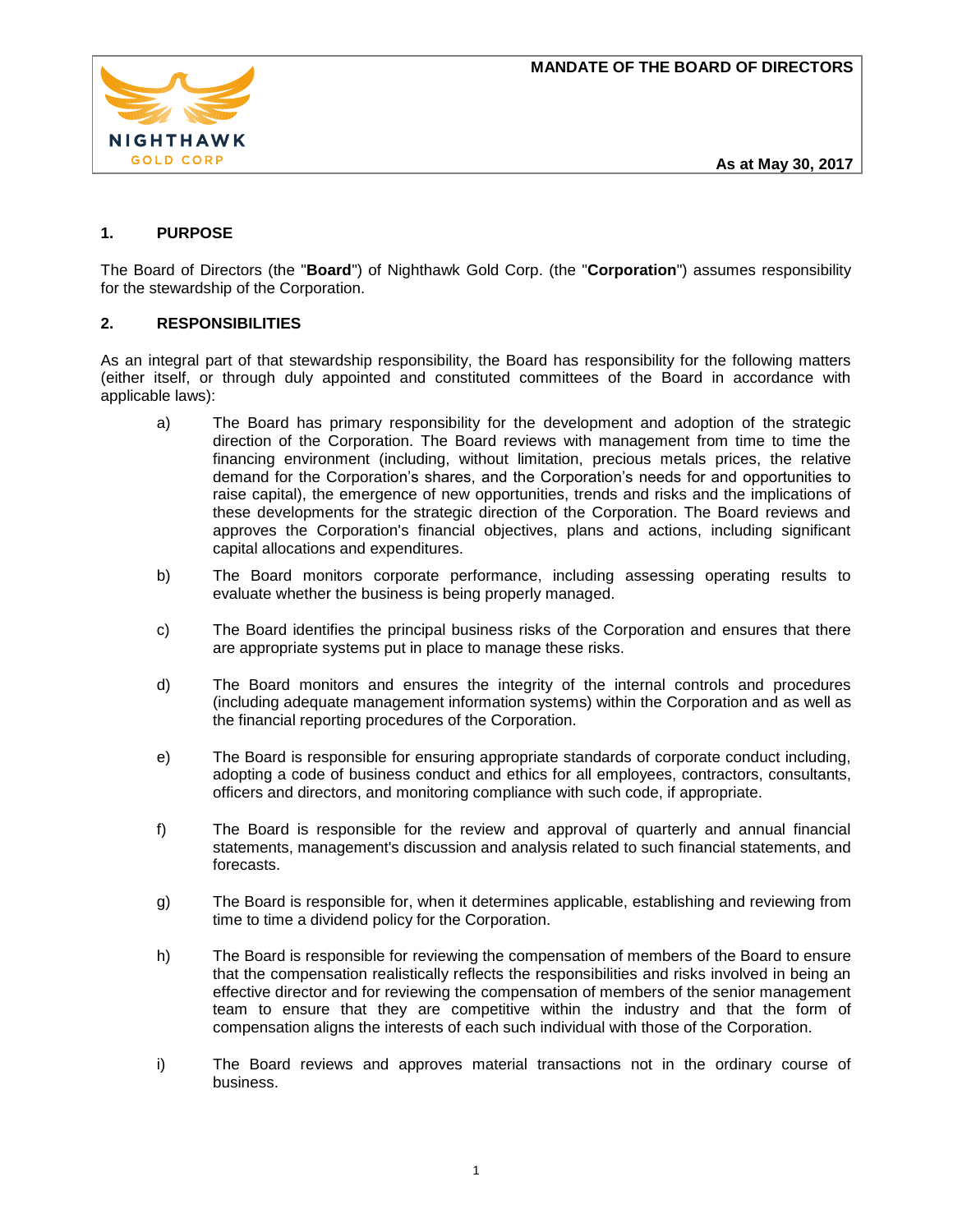- j) The Board reviews and approves the budget on an annual basis, including the spending limits and authorizations, as recommended by the Audit Committee.
- k) The Board ensures that there is in place appropriate succession planning, including the appointment, training and monitoring of senior management and members of the Board.
- l) The Board is responsible for assessing its own effectiveness in fulfilling its mandate and evaluating the relevant disclosed relationships of each independent director.
- m) The Board approves a disclosure policy that includes a framework for investor relations and public disclosure.
- n) The Board is responsible for satisfying itself as to the integrity of the Chief Executive Officer (the "**CEO**") and other senior officers of the Corporation and that the CEO and other senior officers create a culture of integrity throughout the organization. The Board is responsible for developing and approving goals and objectives which the CEO is responsible for meeting.
- o) The Board is responsible for developing the Corporation's approach to corporate governance principles and guidelines that are specifically applicable to the Corporation.
- p) The Board is responsible for performing such other functions as prescribed by law or assigned to the Board in the Corporation's governing documents.
- q) Set forth below are procedures relating to the Board's operations:
	- i) Size of Board and selection process.
		- 1) The directors of the Corporation are elected each year by the shareholders at the annual meeting of shareholders. The Board will determine the nominees to be put forward to the shareholders for election based upon the following considerations and such other factors the Board considers relevant:
			- the competencies and skills which the Board as a whole should possess;
			- the competencies and skills which each existing director possesses; and
			- the appropriate size of the Board to facilitate effective decision-making.
		- 2) Any shareholder may propose a nominee for election to the Board either by means of a shareholder proposal upon compliance with the requirements of the *Business Corporations Act* (Ontario) ("**OBCA**") and the Corporation's bylaws or at the annual meeting in compliance with the requirements of the OBCA and the Corporation's by-laws.
		- 3) The Board also recommends the number of directors on the Board to shareholders for approval, subject to compliance with the requirements of the OBCA and the Corporation's by-laws.
		- 4) Between annual meetings, the Board may appoint directors to serve until the next annual meeting, subject to compliance with the requirements of the OBCA.
		- 5) Individual Board members are responsible for assisting the Board in identifying and recommending new nominees for election to the Board, as needed or appropriate.
	- ii) Director orientation and continuing education The Board, together with the Corporate Governance and Compensation Committee is responsible for providing an orientation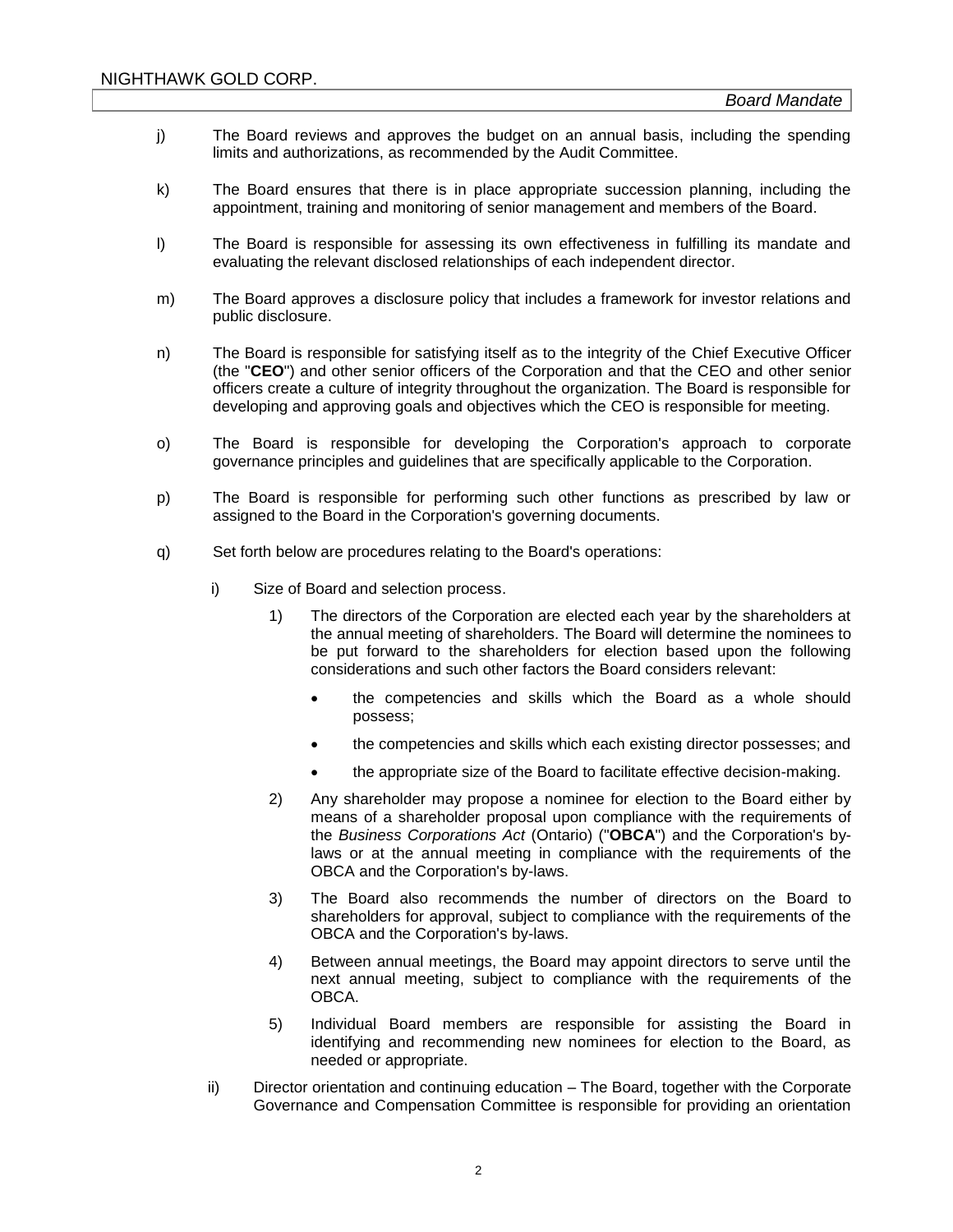and education program for new directors which deals with the following matters and such other matters the Board considers relevant:

- 1) the role of the Board and its committees;
- 2) the nature and operation of the business of the Corporation; and
- 3) the contribution which individual directors are expected to make to the Board in terms of both time and resource commitments.

In addition, the Board together with the Corporate Governance and Compensation Committee is also responsible for providing continuing education opportunities to existing directors so that individual directors can maintain and enhance their abilities and ensure that their knowledge of the business of the Corporation remains current, at the request of any individual director.

iii) Meetings – The Board shall endeavor to have at least four scheduled meetings a year. The Board is responsible for its agenda. Prior to each Board meeting, the Chairman of the Board shall circulate an agenda to the Board. The Chairman of the Board shall discuss the agenda items for the meeting with the CEO and, if a lead director has been appointed, the lead director. Materials for each meeting will be distributed to directors in advance of the meetings. Directors are expected to attend at least 75% of all meetings of the Board held in a given year, and are expected to adequately review meeting materials in advance of all such meetings.

The independent directors or non-management directors may meet at the end of each Board meeting without management and non-independent directors present. The Chairman of the Board shall chair these meetings, unless the Chairman of the Board is not an independent director, in which case the lead director shall chair these meetings. If a lead director has not been appointed, the independent directors shall appoint a chairman to chair these meetings. The independent directors shall appoint a person to maintain minutes of the meeting or, if no person is so appointed, the chair of the meeting shall maintain minutes of the meeting.

- iv) Committees The Board has established the following standing committees to assist the Board in discharging its responsibilities: Audit Committee, Corporate Governance and Compensation Committee, and Safety, Health and Environmental Affairs Committee. Special committees are established from time to time to assist the Board in connection with specific matters. The Board will appoint the members of each committee and may appoint a chair of each committee annually following the Corporation's annual meeting of shareholders. The chair of each committee reports to the Board following meetings of the relevant committee. The terms of reference of each standing committee are reviewed annually by the Board.
- v) Evaluation The Corporate Governance and Compensation Committee performs an annual evaluation of the effectiveness of the Board as a whole, the committees of the Board, and the contributions of individual directors.
- vi) Compensation The Corporate Governance and Compensation Committee recommends to the Board the compensation and benefits for non-management directors. The Committee seeks to ensure that such compensation and benefits reflect the responsibilities and risks involved in being a director of the Corporation and align the interests of the directors with the best interests of the Corporation.
- vii) Nomination The Board and the individual directors from time to time, will identify and recommend new nominees as directors of the Corporation, based upon the following considerations:
	- 1) the competencies and skills necessary for the Board as a whole to possess;
	- 2) the competencies and skills necessary for each individual director to possess;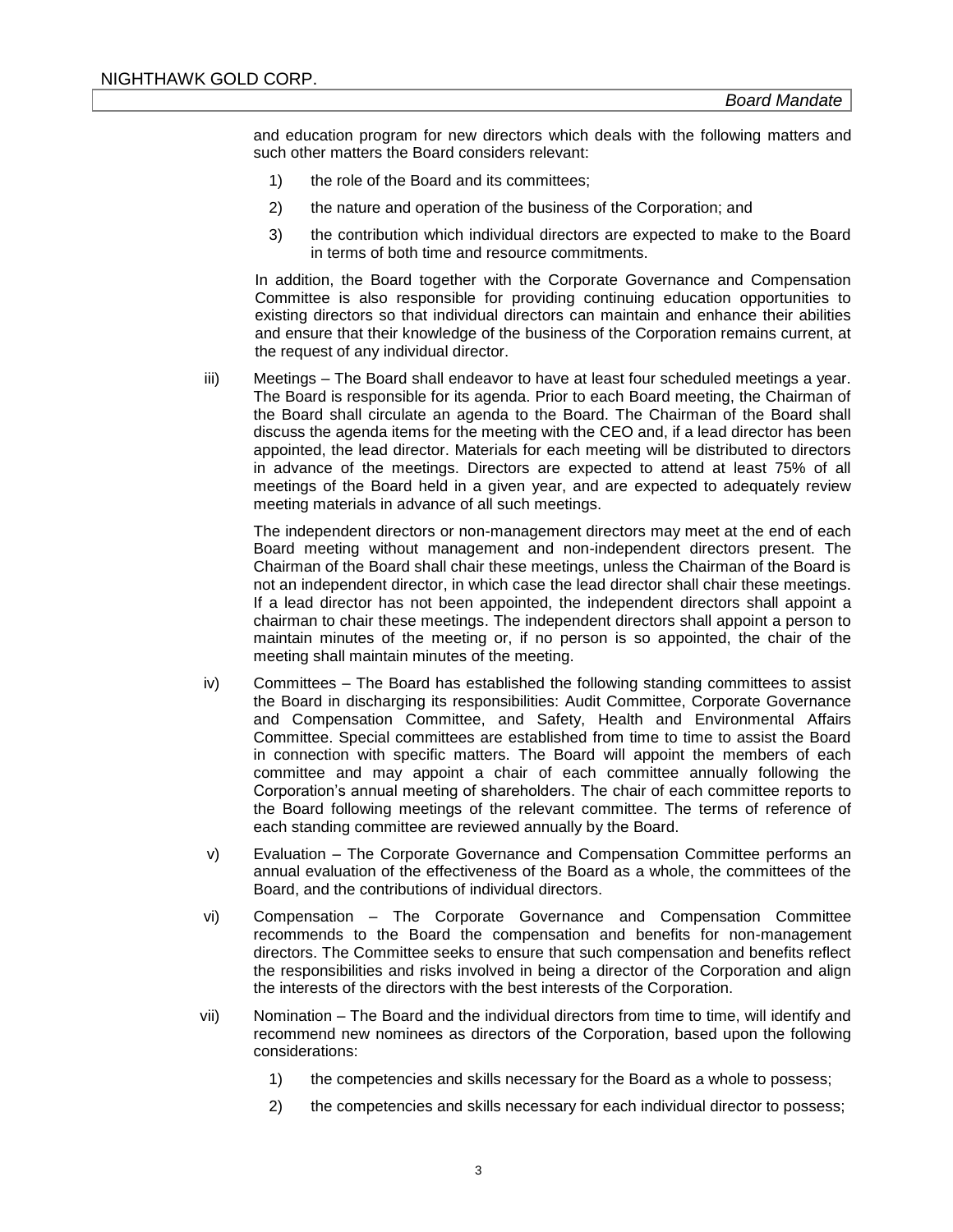- 3) competencies and skills which each new nominee to the Board is expected to bring; and
- 4) whether the proposed nominees to the Board will be able to devote sufficient time and resources to the Corporation.
- viii) Access to independent advisors The Board may at any time retain outside financial, legal or other advisors at the expense of the Corporation. Any director may, subject to the approval of the Corporate Governance and Compensation Committee, retain an outside advisor at the expense of the Corporation.

## **3. LEAD DIRECTOR**

- r) The Board will appoint a Lead Director in circumstances in which the Chairman of the Board is not considered independent under applicable securities laws, in order to provide independent leadership to the Board and for the other purposes set forth below.
- s) The Corporate Governance and Compensation Committee will recommend a candidate for the position of Lead Director from among the independent members of the Board. The Board will be responsible for approving and appointing the Lead Director.
- t) The Lead Director will hold office at the pleasure of the Board, until a successor has been duly elected or appointed or until the Lead Director resigns or is otherwise removed from the office by the Board.
- u) The Lead Director will provide independent leadership to the Board and will facilitate the functioning of the Board independently of the Corporation's management. Together with the Chair of the Corporate Governance and Compensation Committee, the Lead Director will be responsible for overseeing the corporate governance practices of the Corporation.
- v) The Lead Director will:
	- i) in conjunction with the Chair of the Corporate Governance and Compensation Committee, provide leadership to ensure that the Board functions independently of management of the Corporation;
	- ii) chair meetings of independent directors or non-management directors held following Board meetings;
	- iii) in the absence of the Chairman, act as chair of meetings of the Board;
	- iv) recommend, where necessary, the holding of special meetings of the Board;
	- v) review with the Chairman and the CEO items of importance for consideration by the Board;
	- vi) consult and meet with any or all of the Corporation's independent directors, at the discretion of either party and with or without the attendance of the Chairman, and represent such directors in discussions with management of the Corporation concerning corporate governance issues and other matters;
	- vii) together with the Chairman, ensure that all business required to come before the Board is brought before the Board, such that the Board is able to carry out all of its duties to supervise the management of the business and affairs of the Corporation, and together with the Chairman and the CEO, formulate an agenda for each Board meeting;
	- viii) together with the Chairman and the Chair of the Corporate Governance and Compensation Committee, ensure that the Board, committees of the Board, individual directors and senior management of the Corporation understand and discharge their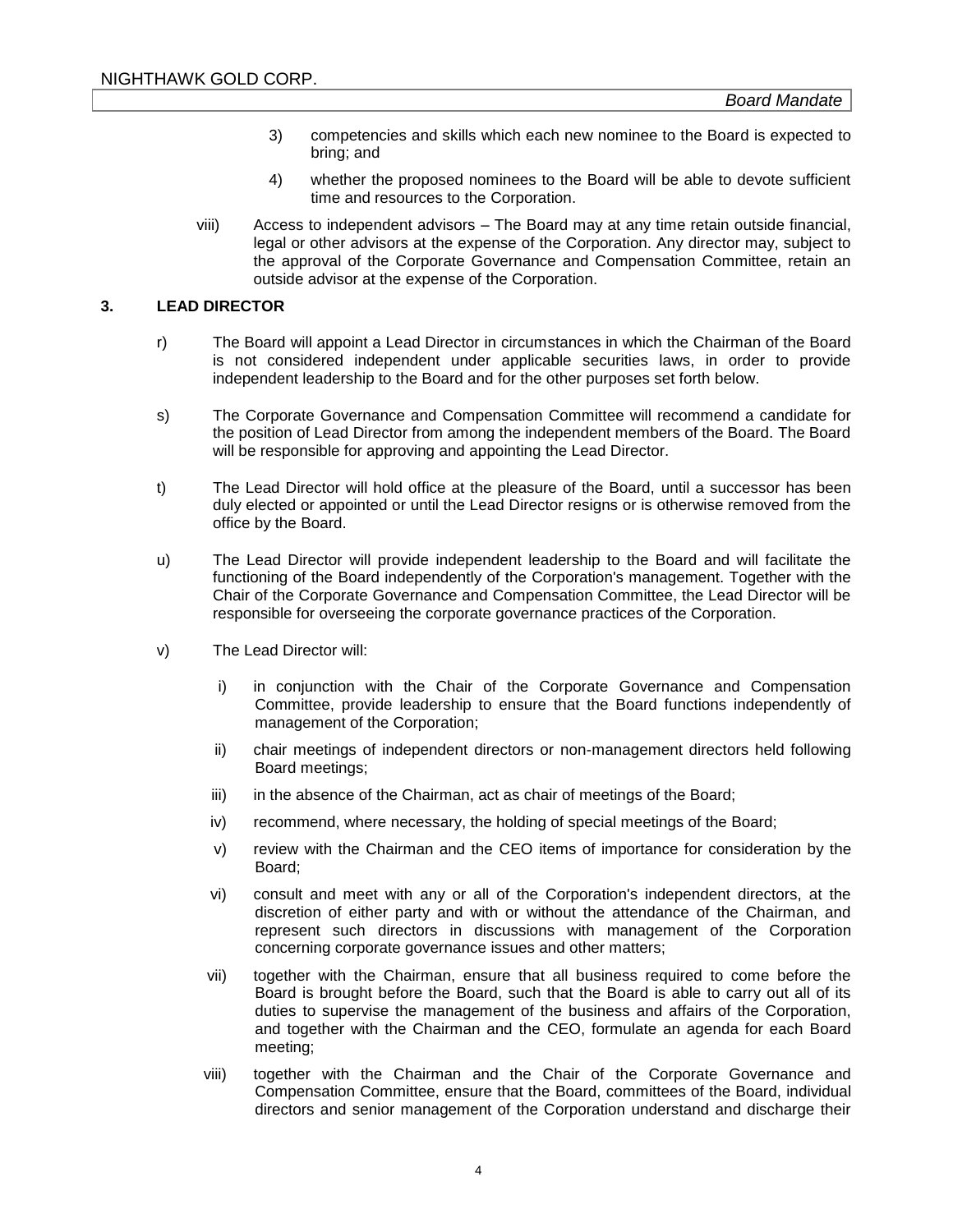duties and obligations under the approach to corporate governance adopted by the Board from time to time;

- ix) mentor and counsel new members of the Board to assist them in becoming active and effective directors;
- x) facilitate the process of conducting director evaluations;
- xi) promote best practices and high standards of corporate governance; and
- xii) perform such other duties and responsibilities as may be delegated to the Lead Director by the Board from time to time.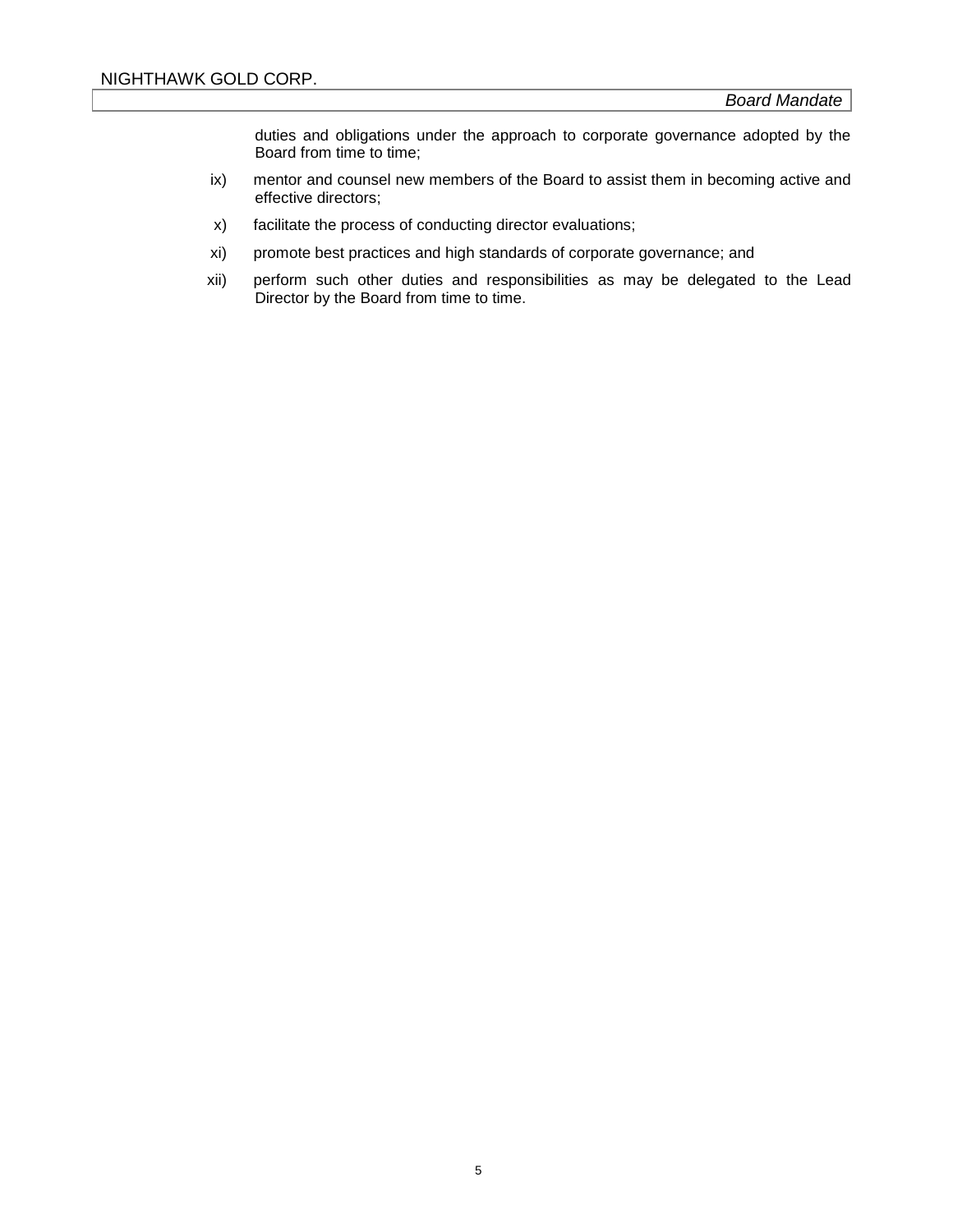## **Schedule "A" NIGHTHAWK GOLD CORP.**

#### POSITION DESCRIPTION FOR THE CHAIRMAN OF THE BOARD OF DIRECTORS

## **1. PURPOSE**

The Chairman of the Board shall be a director who is designated by the full Board to act as the leader of the Board.

## **2. WHO MAY BE CHAIRMAN**

The Chairman will be selected amongst the directors of the Corporation who have a sufficient level of experience with corporate governance issues to ensure the leadership and effectiveness of the Board.

The Chairman will be selected annually at the first meeting of the Board following the annual general meeting of shareholders.

#### **3. RESPONSIBILITIES**

The following are the responsibilities of the Chairman. The Chairman may, where appropriate, delegate to or share with the Corporate Governance and Compensation Committee and/or any other independent committee of the Board, certain of these responsibilities:

- a) Chair all meetings of the Board in a manner that promotes meaningful discussion.
- b) Provide leadership to the Board to enhance the Board's effectiveness, including:
	- i) ensure that the responsibilities of the Board are well understood by both management and the Board;
	- ii) ensure that the Board works as a cohesive team with open communication;
	- iii) ensure that the resources available to the Board (in particular timely and relevant information) are adequate to support its work;
	- iv) together with the Corporate Governance and Compensation Committee, ensure that a process is in place by which the effectiveness of the Board and its committees (including size and composition) is assessed at least annually; and
	- v) together with the Corporate Governance and Compensation Committee, ensure that a process is in place by which the contribution of individual directors to the effectiveness of the Board is assessed at least annually.
- c) Manage the Board, including:
	- i) prepare the agenda of the Board meetings and ensuring pre-meeting material is distributed in a timely manner and is appropriate in terms of relevance, efficient format and detail;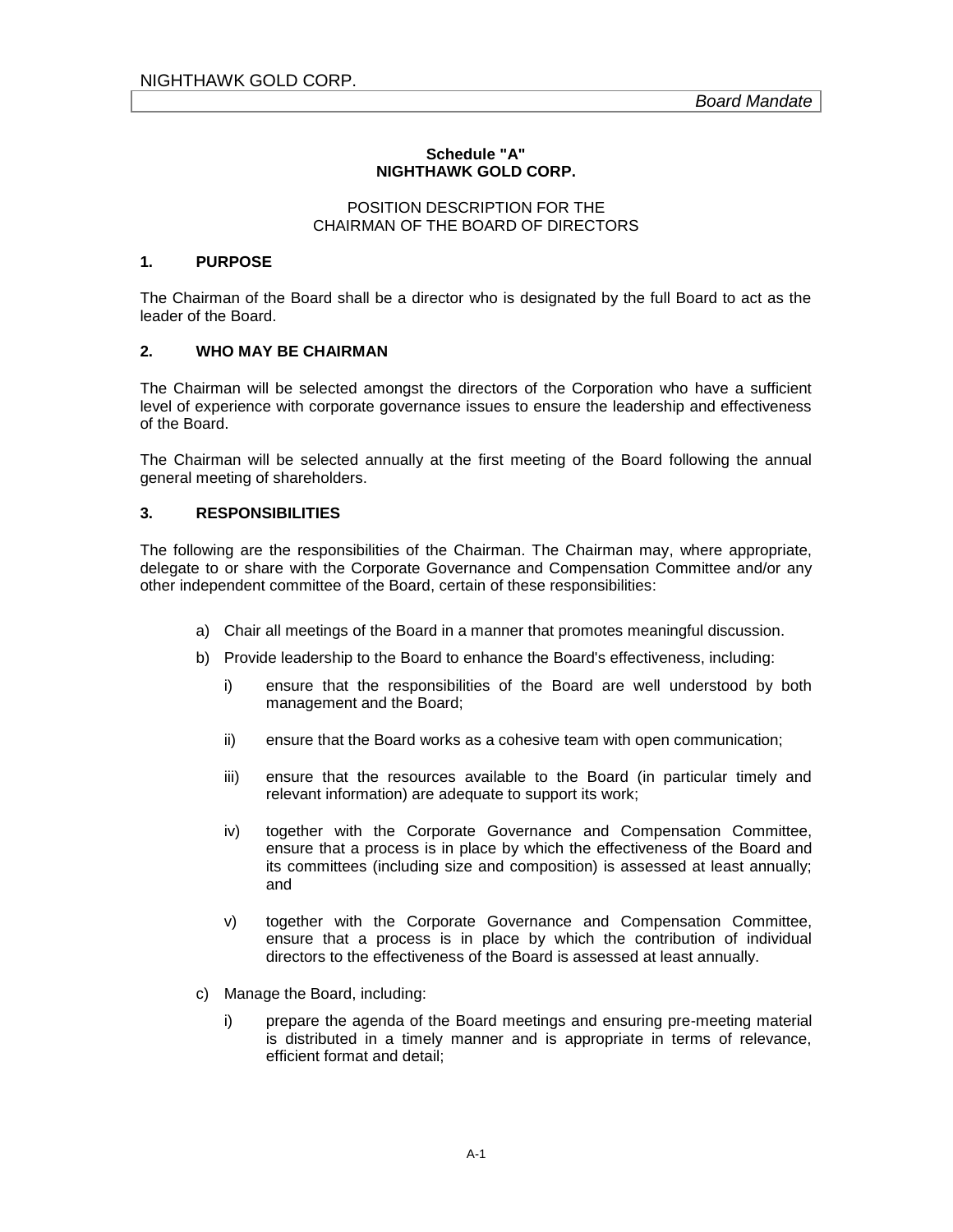- ii) adopt procedures to ensure that the Board can conduct its work effectively and efficiently, including committee structure and composition, scheduling, and management of meetings;
- iii) ensure meetings are appropriate in terms of frequency, length and content;
- iv) ensure that, where functions are delegated to appropriate committees, the functions are carried out and results are reported to the Board;
- v) ensure that a succession planning process is in place to appoint senior members of management and directors when necessary;
- vi) ensure procedures are established to identify, assess and recommend new nominees for appointment to the Board and its committees; and
- vii) together with any special committee appointed for such purpose, approach potential candidates once potential candidates are identified, to explore their interest in joining the Board and proposing new nominees for appointment to the Board and its committees.
- d) If the Chairman is an independent director, the Chairman will:
	- i) in conjunction with the Chair of the Corporate Governance and Compensation Committee, provide leadership to ensure that the Board functions independently of management of the Corporation;
	- ii) chair meetings of independent directors or non-management directors held following Board meetings;
	- iii) recommend, where necessary, the holding of special meetings of the Board;
	- iv) review with the CEO items of importance for consideration by Board;
	- v) consult and meet with any or all of the Corporation's independent directors, at the discretion of either party and represent such directors in discussions with management of the Corporation concerning corporate governance issues and other matters;
	- vi) ensure that all business required to come before the Board is brought before the Board, such that the Board is able to carry out all of its duties to supervise the management of the business and affairs of the Corporation, and together with the CEO, formulate an agenda for each Board meeting;
	- vii) together with the Chair of the Corporate Governance and Compensation Committee, ensure that the Board, committees of the Board, individual directors and senior management of the Corporation understand and discharge their duties and obligations under the approach to corporate governance adopted by the Board from time to time;
	- viii) mentor and counsel new members of the Board to assist them in becoming active and effective directors;
	- ix) facilitate the process of conducting director evaluations; and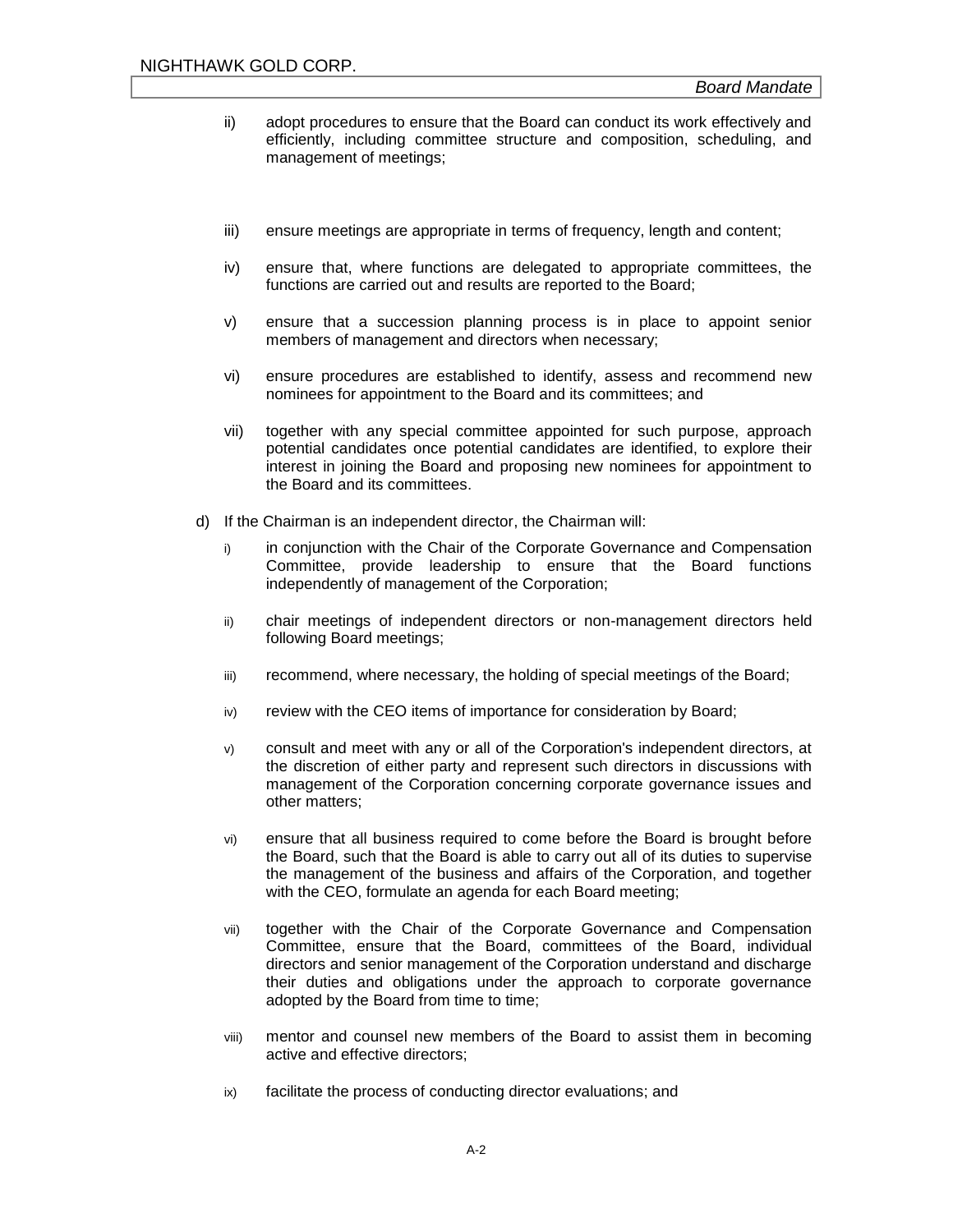- x) promote best practices and high standards of corporate governance.
- e) act as liaison between the Board and management to ensure that relationships between the Board and management are conducted in a professional and constructive manner. This involves working with the Corporate Governance and Compensation Committee to ensure that the Corporation is building a healthy governance culture.
- f) at the request of the Board, represent the Corporation to external groups such as shareholders and other stakeholders, including community groups and governments.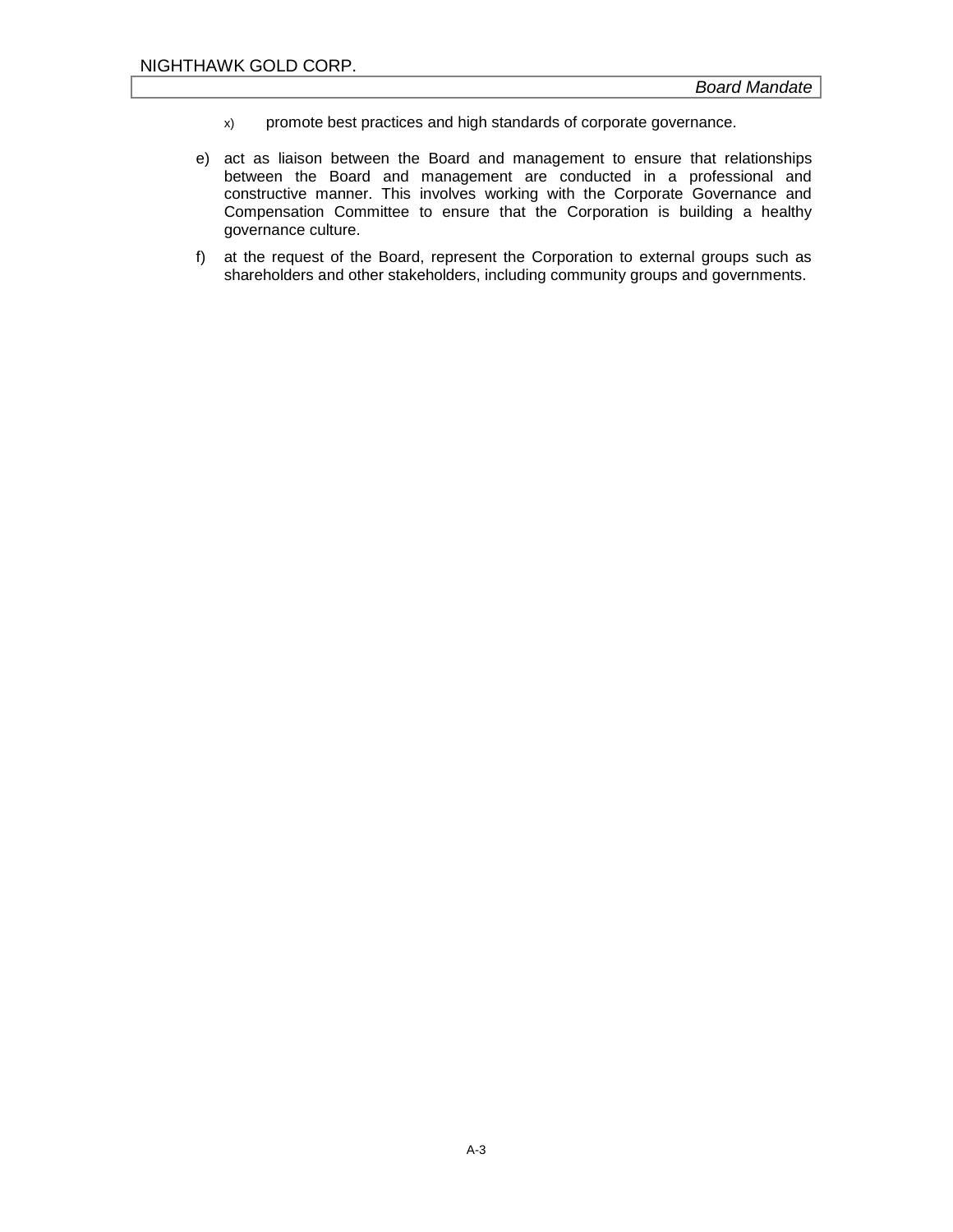#### **Schedule "B"**

## **NIGHTHAWK GOLD CORP.**

#### ROLE STATEMENT OF THE CEO

- 1. The CEO's primary role is to take overall supervisory and managerial responsibility for the day to day operations of the Corporation's business and to manage the Corporation in an effective, efficient and forward-looking way and to fulfill the priorities, goals and objectives determined by the Board in the context of the Corporation's strategic plans, budgets and responsibilities set out below, with a view to the best interests of the Corporation. The CEO is responsible to the Board.
- 2. Without limiting the foregoing, the CEO is responsible for the following:
	- a) Develop and maintain the Corporation's goal to operate to the highest standards of the industry.
	- b) Maintain and develop with the Board strategic plans for the Corporation and implement such plans to the best abilities of the Corporation.
	- c) Provide quality leadership to the Corporation's staff and ensure that the Corporation's human resources are managed properly.
	- d) Provide high-level policy options, orientations and discussions for consideration by the Board.
	- e) Together with any special committee appointed for such purpose, maintain existing and develop new strategic alliances and consider possible merger or acquisition transactions with other mining companies which will be constructive for the Corporation's business and will help enhance shareholder value.
	- f) Provide support, co-ordination and guidance to various responsible officers and managers of the Corporation.
	- g) Implement, oversee and guide the investor relations program for the Corporation, which shall, among other things, ensure communications between the Corporation and major stakeholders, including and most importantly the Corporation's shareholders, are managed in an optimum way and are done in accordance with applicable securities laws.
	- h) Provide timely strategic, operational and reporting information to the Board and implement its decisions in accordance with good governance, with the Corporation's policies and procedures, and within budget.
	- i) Act as an entrepreneur and innovator within the strategic goals of the Corporation.
	- j) Co-ordinate the preparation of an annual business plan or strategic plan.
	- k) Ensure appropriate governance skills development and resources are made available to the Board.
	- l) Provide a culture of high ethics throughout the organization.